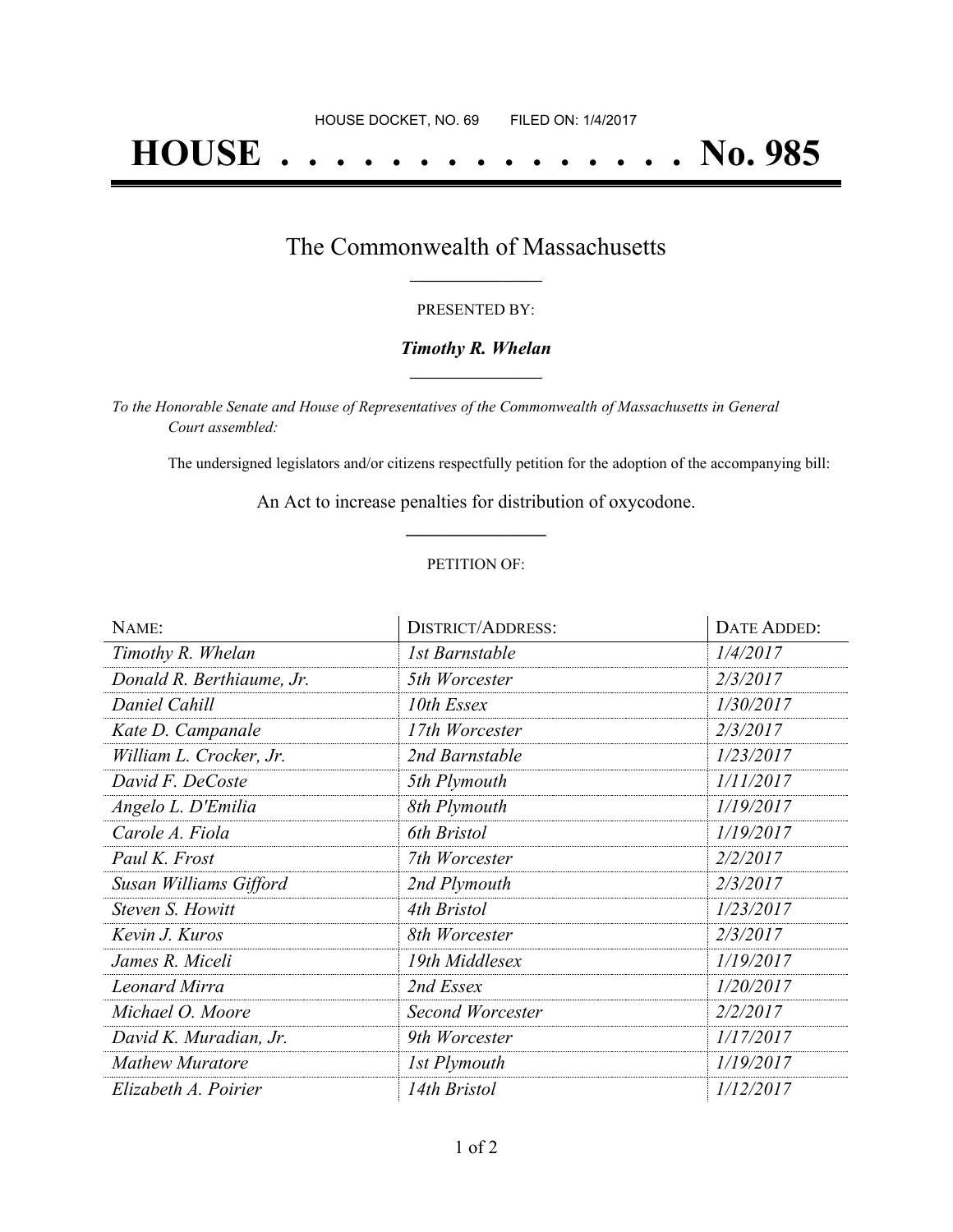| 12th Hampden                     | 1/19/2017 |
|----------------------------------|-----------|
| 12th Norfolk                     | 1/24/2017 |
| Norfolk, Bristol and Middlesex   | 1/23/2017 |
| 2nd Suffolk                      | 2/2/2017  |
| <b>First Essex and Middlesex</b> | 2/3/2017  |
| 2nd Franklin                     | 1/24/2017 |
| 2nd Worcester                    | 2/2/2017  |
|                                  |           |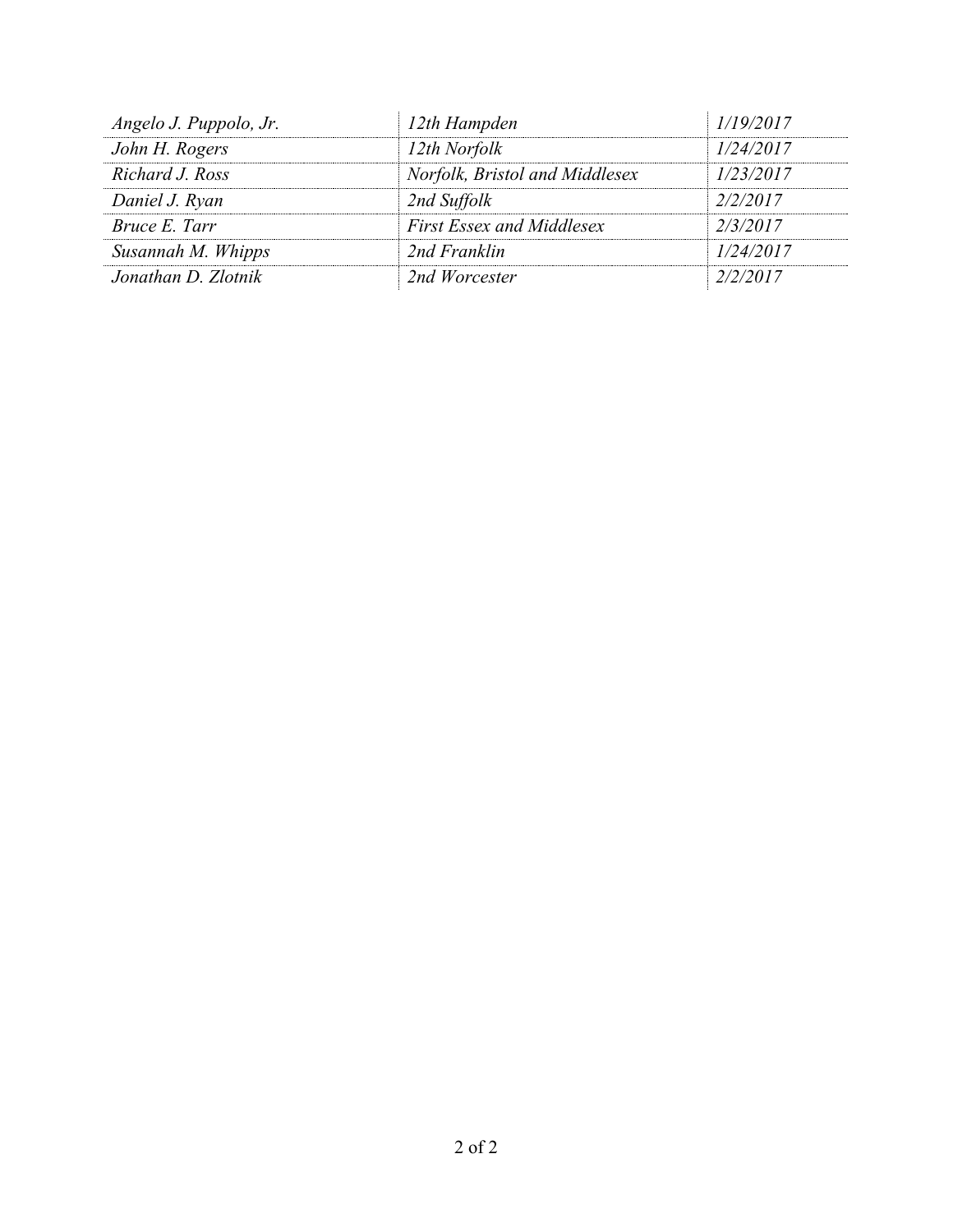## **HOUSE . . . . . . . . . . . . . . . No. 985**

By Mr. Whelan of Brewster, a petition (accompanied by bill, House, No. 985) of Timothy R. Whelan and others for legislation to increase the penalties for the distributing and trafficking of oxycodone and derivatives of oxycodone. The Judiciary.

### [SIMILAR MATTER FILED IN PREVIOUS SESSION SEE HOUSE, NO. *1671* OF 2015-2016.]

## The Commonwealth of Massachusetts

**In the One Hundred and Ninetieth General Court (2017-2018) \_\_\_\_\_\_\_\_\_\_\_\_\_\_\_**

**\_\_\_\_\_\_\_\_\_\_\_\_\_\_\_**

An Act to increase penalties for distribution of oxycodone.

Be it enacted by the Senate and House of Representatives in General Court assembled, and by the authority *of the same, as follows:*

1 Section 32A of Chapter 94C is hereby amended by striking out paragraph (c) in it's

2 entirety and hereby inserting in it's place the following:

 "(c) Any person who knowingly or intentionally manufactures, distributes, dispenses or possesses with intent to manufacture, distribute or dispense phencyclidine or a controlled substance defined in clause (1) of paragraph (a), in clause (4) of paragraph (a) or in clause (2) of paragraph (c) of class B of section thirty-one shall be punished by a term of imprisonment in the state prison for not less than two and one-half nor more than ten years or by imprisonment in a jail or house of correction for not less than one nor more than two and one-half years. No sentence imposed under the provisions of this section shall be for less than a mandatory minimum term of imprisonment of one year and a fine of not less than one thousand nor more